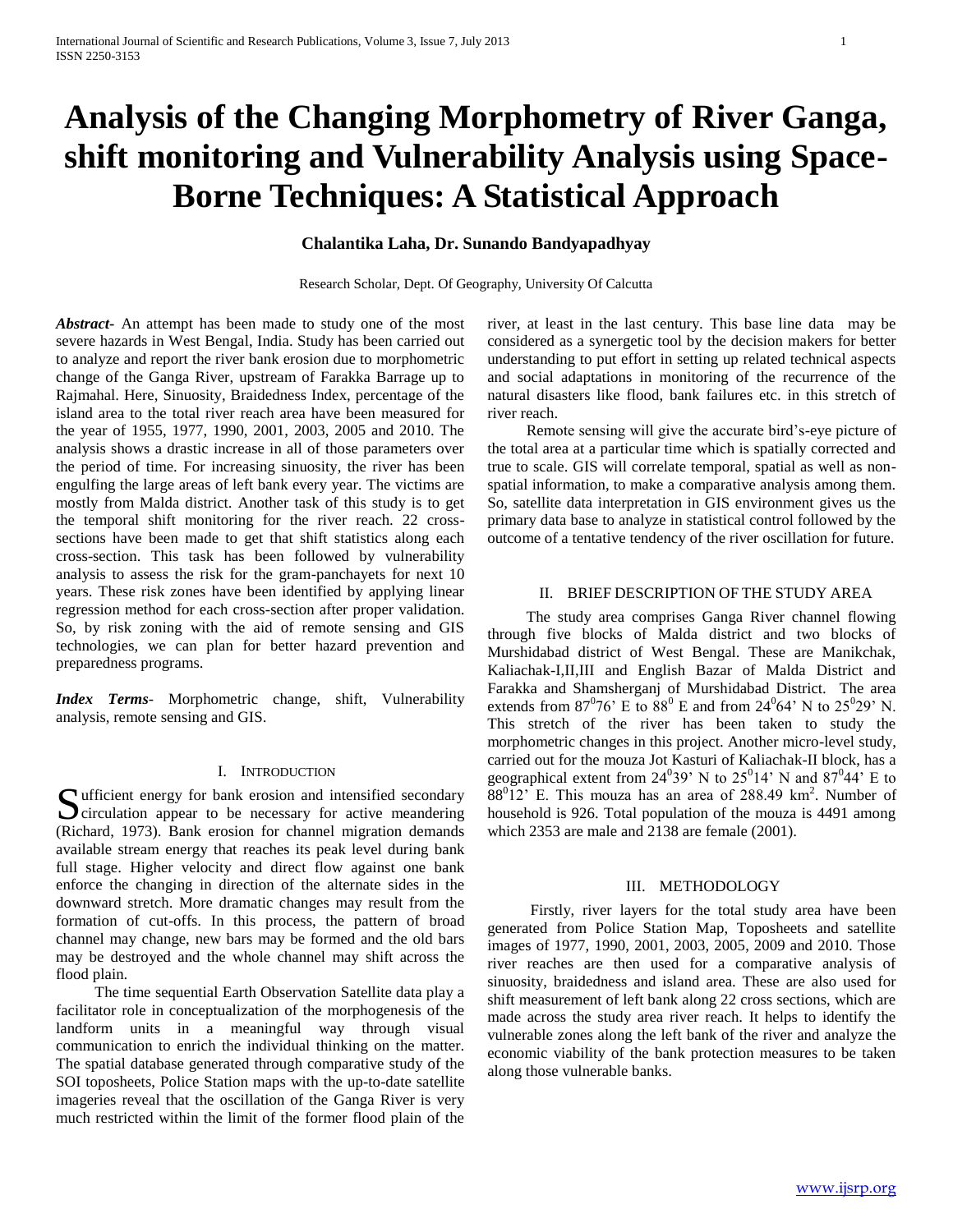### IV. DATA USED

## Police station map of Malda District on 1" to 4 miles scale of 1929-31

| <b>SOI Toposheets</b><br>(Scale- 1:50,000) | 1:50,000 Scale toposheets number-<br>720/16, 72P/13, 72P/14,78C/4<br>Other toposheets of the area are not available |                   |      |            |                     |  |  |
|--------------------------------------------|---------------------------------------------------------------------------------------------------------------------|-------------------|------|------------|---------------------|--|--|
|                                            | <b>Satellite</b>                                                                                                    | <b>Sensor</b>     | Path | <b>Row</b> | <b>Date of Pass</b> |  |  |
|                                            | LANDSAT                                                                                                             | <b>MSS</b>        | 139  | 043        | 10.02.1977          |  |  |
|                                            | LANDSAT                                                                                                             | TM                | 139  | 043        | 21.11.1990          |  |  |
|                                            | LANDSAT                                                                                                             | <b>ETM</b>        | 139  | 043        | 20.10.2001          |  |  |
| <b>Satellite Imagery</b>                   | IRS-1D                                                                                                              | LISS-III          | 107  | 054        | 18.02.2003          |  |  |
|                                            | IRS-P6                                                                                                              | LISS-III          | 107  | 054        | 15.11.2005          |  |  |
|                                            | IRS-P6                                                                                                              | <b>CARTOSAT-I</b> |      |            | 05.11.2007          |  |  |
|                                            | LANDSAT                                                                                                             | <b>TM</b>         | 139  | 043        | 25.11.2009          |  |  |
|                                            | LANDSAT                                                                                                             | <b>TM</b>         | 139  | 043        | 02.04.2010          |  |  |

### V. RESULTS AND ANALYSIS

### **DETECTION OF CHANGE IN GANGA RIVER MORPHOMETRY WITH TIME:**

### **1920-21 Ganga River reach:**

 The river course has been taken from the 1920-21 Police Station Map. It shows the river course before the establishment of Farakka barrage. The river course was almost straight. The sinuosity index for the entire river reach from Rajmahal to Farakka Barrage was 1.09. There was a very small island developed in the river reach and the island area is  $2.1 \text{ km}^2$ . which is 1.72 % of the total river area. The braiding of the river was also very low. The measured Braiding Index is 0.12. The one cause must be that till then there was no obstruction before the river. River width was also quite small.

### **1977 Ganga River reach:**

 The river has been digitized from the Landsat MSS data of10th Feb, 1977. Here river started bending just after the Farakka barrage establishment. The river course got a bend about 14 km upstream of the barrage. The sinuosity index of the total river reach was 1.12. From 1920s, the sinuosity has changed 0.03104. The island area in this year has been also increased. It has increased to  $24.94 \text{ km}^2$ ; which is 12.89 % of the total river area. So it's the year when there was a drastic change in the island area, an increase of 11.17% island area, may be partly because of the long gap from the date of survey of the previous data. The river width has also increased. It shows that the lateral erosion has been increased because of high sedimentation. The Braiding Index was also increased with the increasing islands. It has been measured as 0.82. But, the river and island area may have some error because of the low resolution of the Landsat MSS data.

### **1990 Ganga River reach:**

 The river course has been traced out from the Landsat TM imagery of  $21<sup>st</sup>$  November, 1990. In this year, the bend became broader and it was at a higher distance from the barrage than 1977. The sinuosity became slightly lower at 1.1. The total area of the islands increased to  $71.13 \text{ km}^2$ , which is 29.4% of the total river reach area. So, the island area now has increased by 18.23%.The Braiding Index has been also increased. All the measurements give the hints of higher sedimentation over time.

### **2001 Ganga River reach:**

 Here the river reach has been identified from the Landsat ETM+ imagery of  $20<sup>th</sup>$  October, 2001. The sinuosity has been increased this time to 1.14. That means the river became more sinuous. The linear distance between the barrage and the cross section where the highest bend occurred, is about 21.7 km. Island area has also increased more because of high sedimentation. It had increased to 90.21  $km^2$ , which is 33.78% of the total river reach area. So, the island area was increased by 4.38% from 1990. The braiding index has also increased to 1.32. In this year, a typical character of river morphometry has been found. Two prominent channels were diverted from the main river. They had diverted mainly from the Manikchak area, on the right bank of which there is a rigid geological obstruction in the form of Rajmahal hills. The right cannel diverted from the opposite of Manikchak Ghat area near Rajmahal hills and joined again with the main channel near a place about 15 km upstream of the Farakka Barrage. Another channel called the Central Channel diverts itself about 7.8 km downstream of the right channel diversion and merges with the main channel about 200 mts upstream of the right channel meeting place. Among these channels also, there were many interconnected narrow channels.

### **2003 Ganga River reach:**

 The river reach was identified and analyzed from the IRS LISS-III data of February, 2003. Sinuosity measure was higher than the previous years, It was 1.21. The areal distance between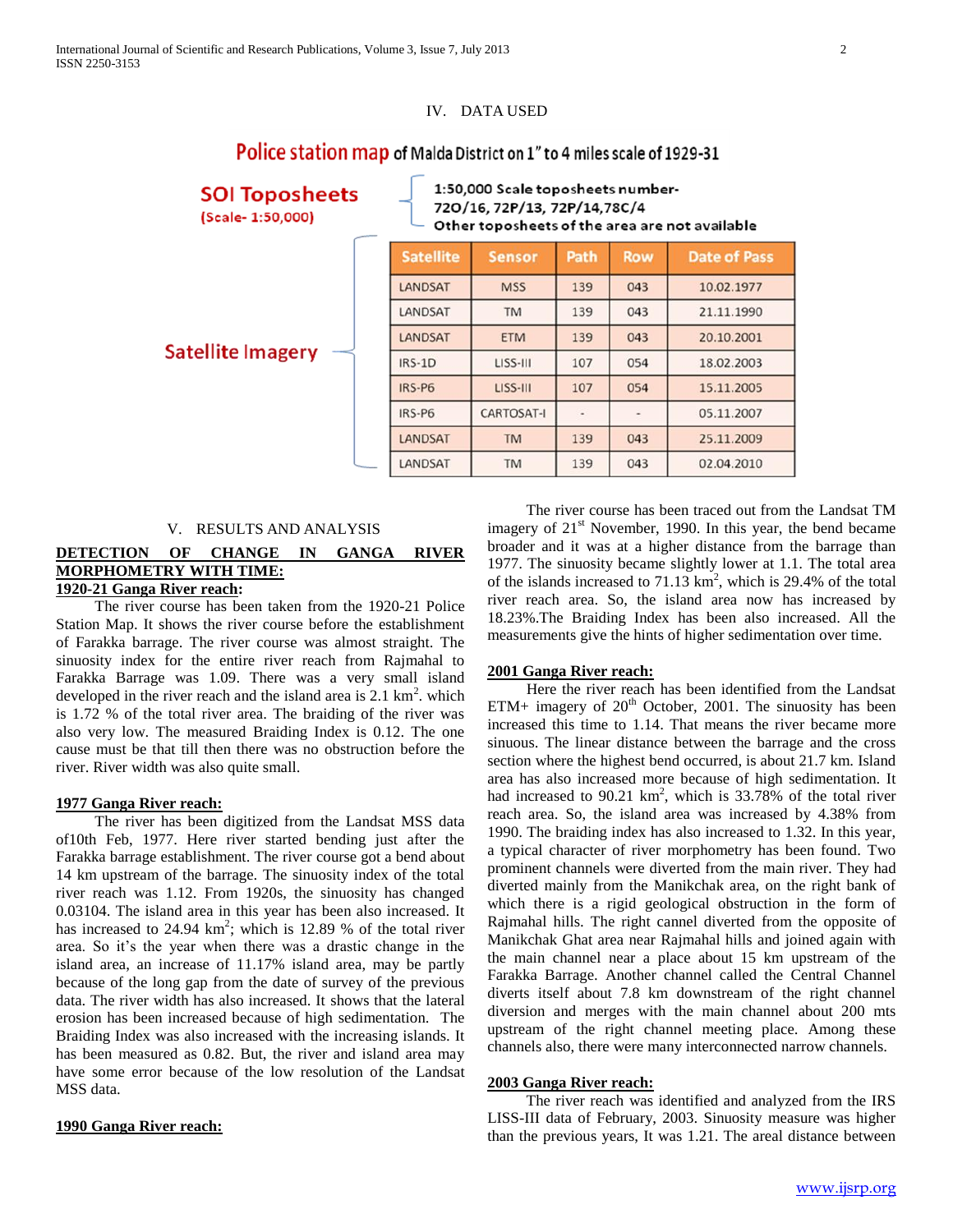the barrage and the cross section where the highest bend occurred, is about 21.8 km. So, the major bend of the river seems to have its trend towards north-east, because, it is moving towards upstream and eroding its left bank. The Braiding index also increased to 2.08. The island area is measured as 119.11  $km<sup>2</sup>$ . That is 45.55% of the total river reach area

### **2005 Ganga River reach:**

 The river has been identified from the IRS LISS-III satellite imagery. The image is of  $15<sup>th</sup>$  November, 2005. The sinuosity has been measured as 1.25. The Braiding index has also been increased to 2.17. Here the island area has been measured as  $242.57 \text{ km}^2$ . It is less than the island area of 2003, but we can see from the previous analysis that the island area has a trend to be increased over time. So, it may be assumed that, because of

1920

the higher water level in November than February, the visual island area measurement has given lesser value. In this year the island covers about 39.6% of the total river reach.

### **2010 Ganga River reach:**

 The river reach has been taken from LANDSAT TM data received on 25<sup>th</sup> Nov, 2009. Sinuosity has been slightly increased to 1.22. This year the island area has come to  $296.69 \text{ km}^2$ . It is 66% of the total river reach. The sinuosity has been decreased here mainly due to the diversion of main flow from left to mid channel. Channel area has been considerably changed for the sudden huge sedimentation in left channel. So, with that braidedness has also increased to about 2.50.

# **Raimahal Hills** Farakka Barrage

### River course change over time

1977 1990 2005 **Fig-1: Changing Course of river through time**



2010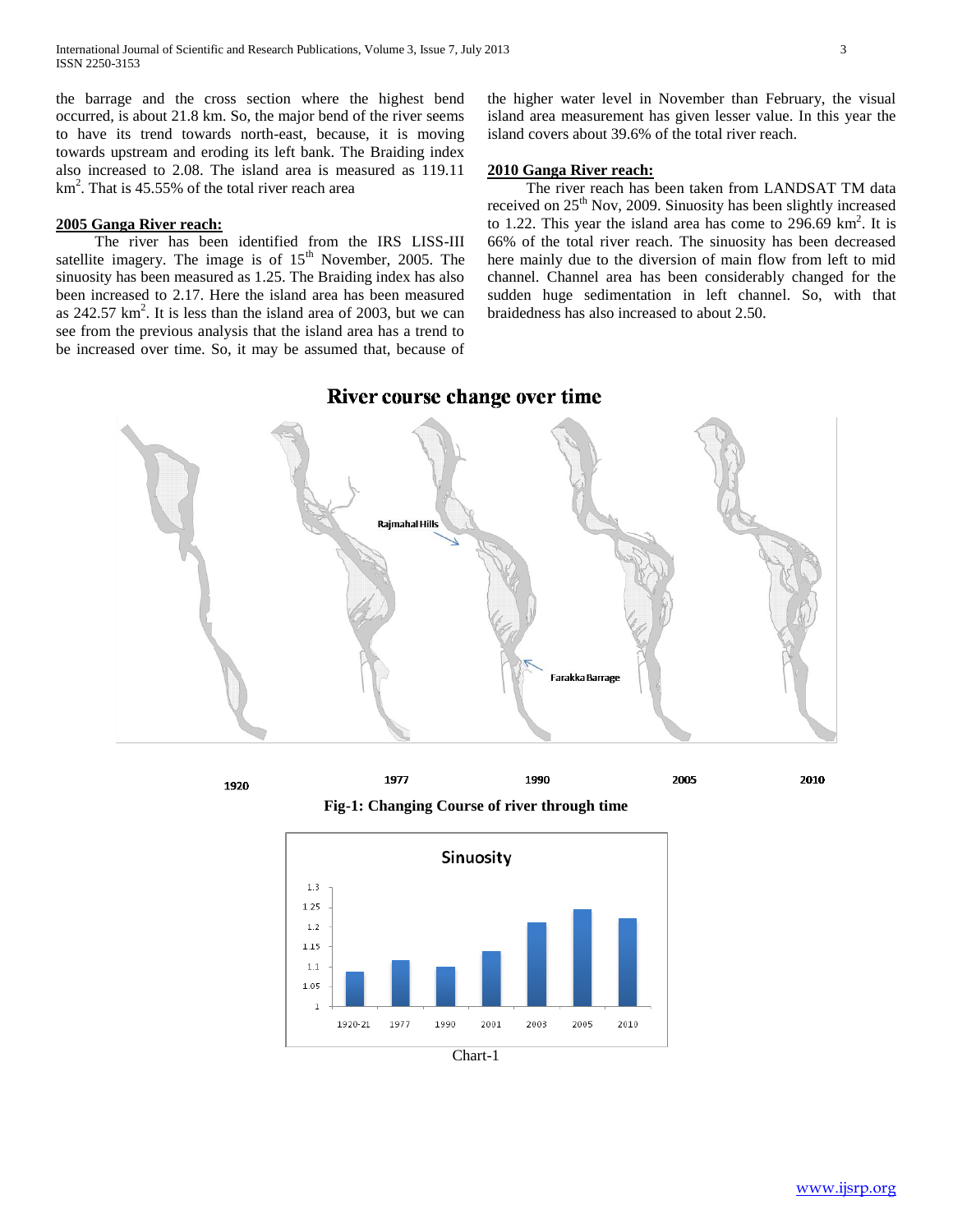



### **LEFT BANK SHIFT ANALYSIS AND STATISTICAL APROACH TO IDENTIFY VULNERABLE AREAS:**

 For the temporal study on left bank shift of Ganga River, 22 cross-sections, parallel to each other have been made covering the entire stretch of the river. Superimposing left bank position in different years, average and highest shifts per year for the study area have been measured as follows.



**Fig-2: Cross-Sections across the river reach**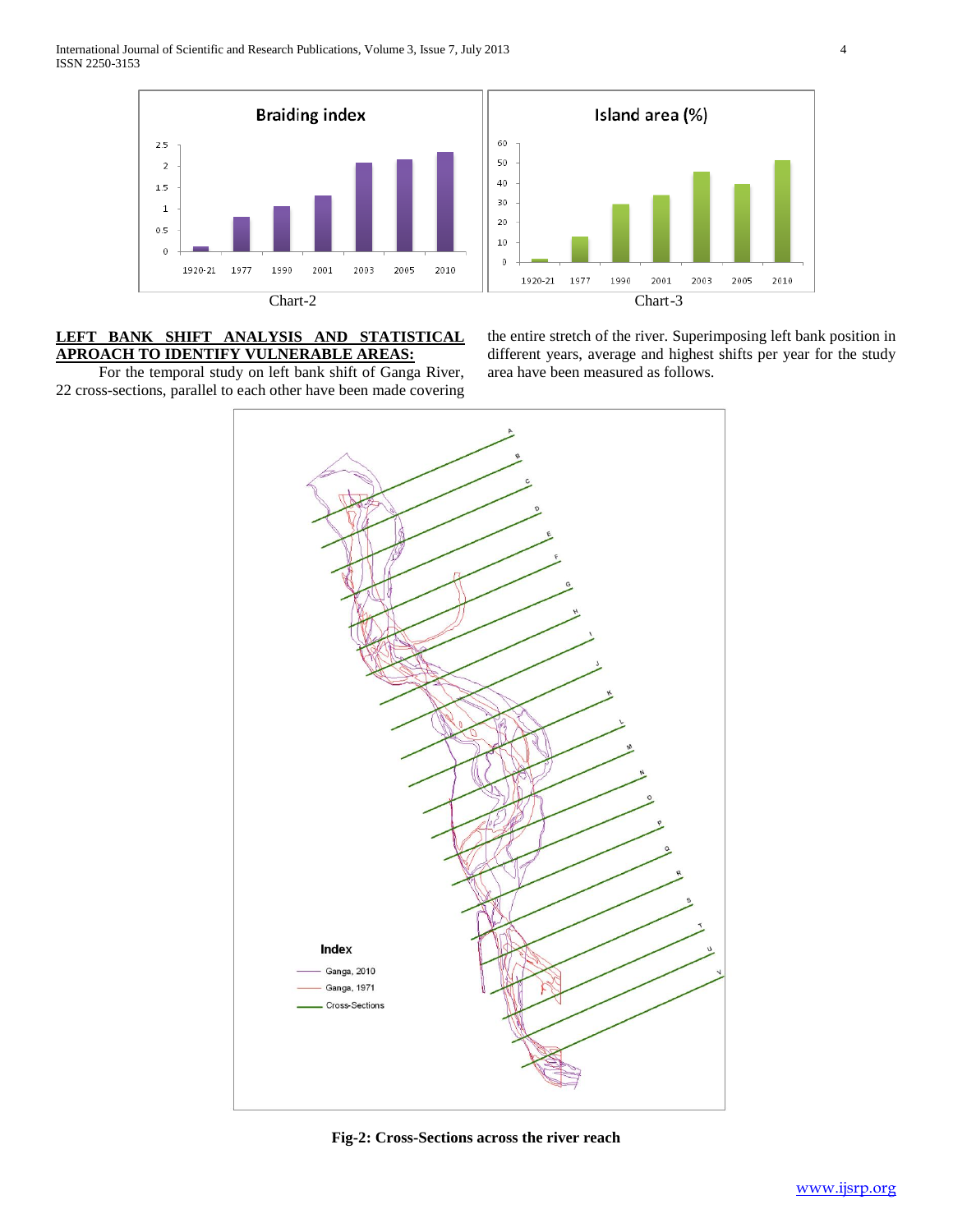

|              |           |           |                  |                | $2001 -$       |           |           |
|--------------|-----------|-----------|------------------|----------------|----------------|-----------|-----------|
|              | 1920-1971 | 1971-1977 | 1977-1990        | 1990-2001      | 2003           | 2003-2005 | 2005-2010 |
| A            | 3075      | 208       | 1277             | 381            | 1              | $-49$     | 236       |
| B            | $\Omega$  | 1395      | 1089             | $-465$         | $-8$           | 94        | 521       |
| $\mathbf C$  | $-1064$   | 1021      | 2100             | 1222           | 16             | 50        | 736       |
| D            | 1513      | $-101$    | 875              | 876            | 167            | 264       | 27        |
| E            | 2436      | 232       | 194              | 65             | $-54$          | 473       | 334       |
| F            | 2458      | 421       | $-72$            | $-1347$        | 44             | 56        | $-226$    |
| G            | 2742      | 709       | $-402$           | 520            | $-91$          | $-21$     | $-78$     |
| $\bf H$      | $-355$    | 279       | $-408$           | 687            | 159            | 402       | 472       |
| I            | 3665      | 66        | 903              | 591            | $-12$          | 39        | 264       |
| $\mathbf J$  | 5178      | $-101$    | 147              | 2436           | 12             | 35        | 3         |
| $\mathbf K$  | 7120      | 126       | $-400$           | 2415           | 38             | 37        | 106       |
| L            | 7078      | 350       | 201              | 2200           | 330            | 756       | 16        |
| M            | 7335      | 619       | $-501$           | $-500$         | $\overline{0}$ | 439       | 355       |
| N            | 7037      | 2436      | $\Omega$         | $\overline{7}$ | $\mathbf{0}$   | 31        | 45        |
| $\Omega$     | 385       | 6301      | 1305             | $-79$          | 30             | $-6$      | 12        |
| ${\bf P}$    | 145       | 827       | 2464             | 334            | 58             | 32        | 40        |
| Q            | $-520$    | 196       | $\boldsymbol{0}$ | 17             | 15             | 33        | 26        |
| $\mathbf R$  | 78        | 225       | $-40$            | $\theta$       | 8              | 176       | 689       |
| S            | 1680      | 202       | 590              | 616            | $-10$          | 28        | 40        |
| Т            | TOPO U.A  | 202       | 60               | 384            | 13             | 17        | 191       |
| $\mathbf{U}$ | TOPO U.A  | 36        | 412              | $-407$         | $-22$          | 237       | $-196$    |
| V            | TOPO U.A  | $-1159$   | $-718$           | 780            | $-2$           | 18        | $-11$     |

### **Table-1: Showing Shifts along Cross-Sections**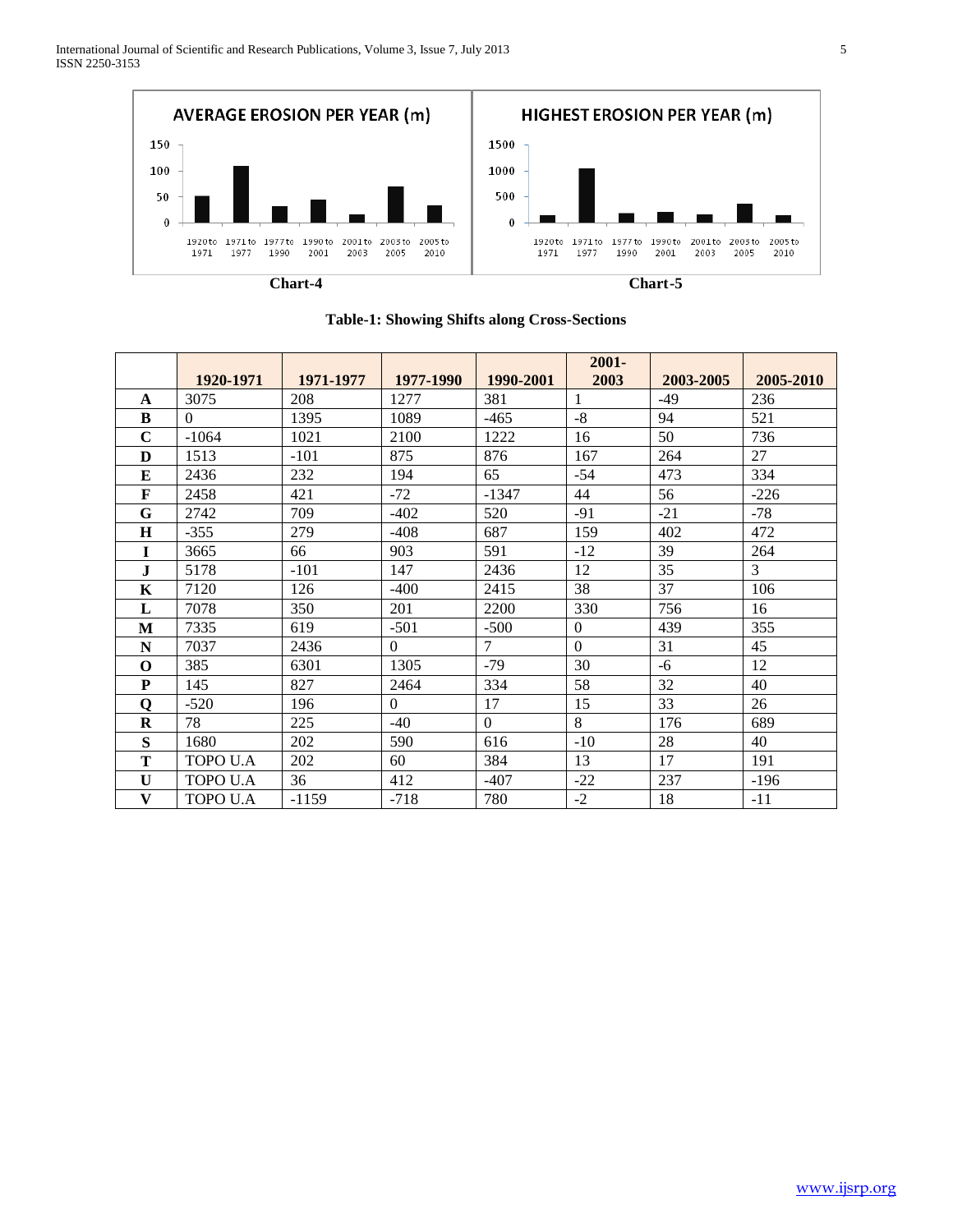

### **Chart-6**

 For the shift monitoring of Ganga River, there are sufficient temporal satellite data from 1977 onwards, whereas, topographical sheet (1:50,000) of 1971 and police station map of 1920 are also available. Because of the variation of intensity of bank erosion in different locations along the left bank of river reach in different time span, 22 cross-sections have been drawn across the river bank randomly. Temporal shifts have been calculated on those individual cross-sections, as shown in the following table.

 Here all positive values represent erosion, whereas, all negative values represent deposition.

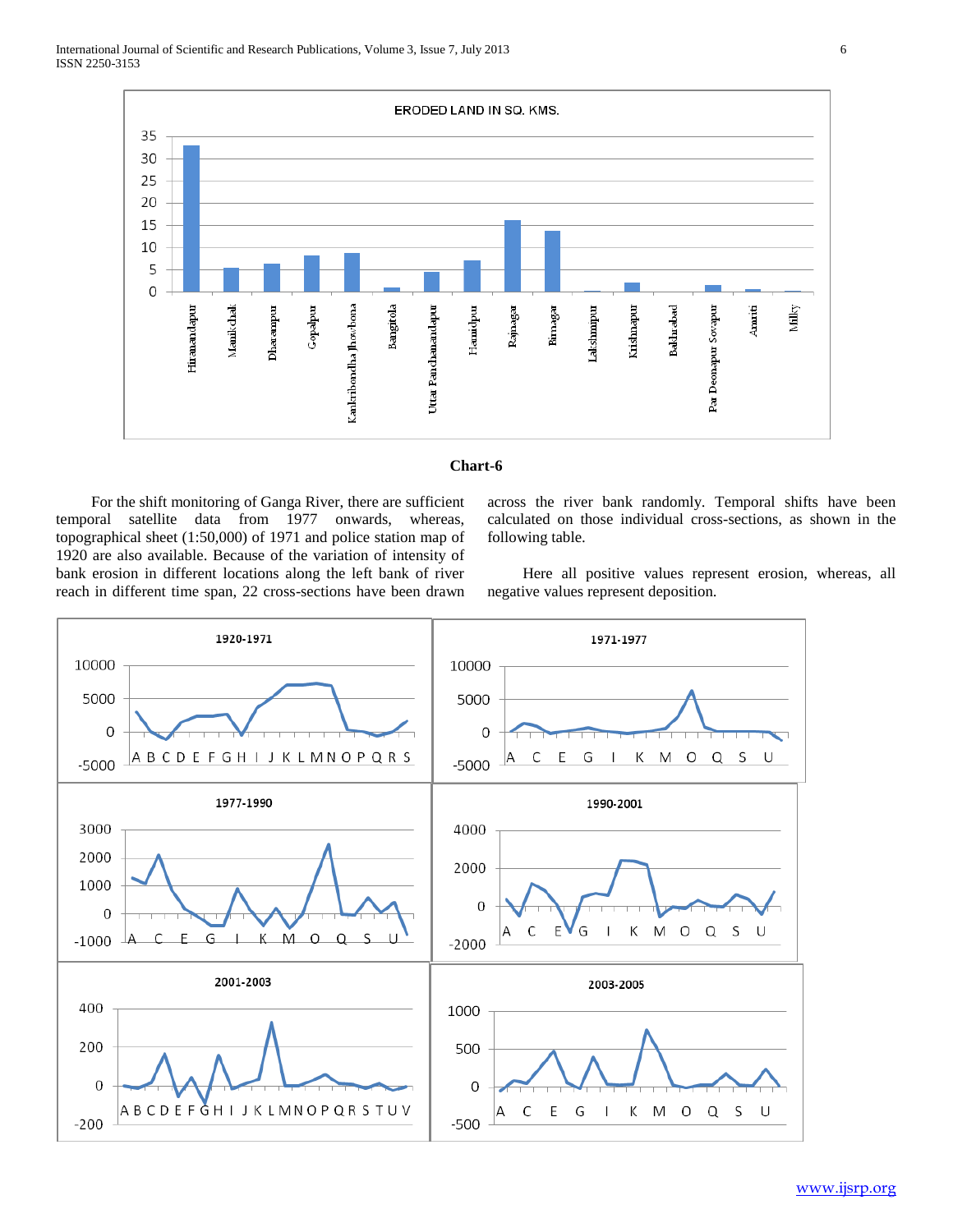International Journal of Scientific and Research Publications, Volume 3, Issue 7, July 2013 7 ISSN 2250-3153



### Chart-7

 For the risk zoning, along each segment the temporal shifts have been measured. Then regression trend line has been drawn for each cross-section. On the basis of this temporal shift of left bank since remote past, this study went through a validation procedure which suggests a statistical technique that results a prediction closest to the fact. In that procedure, regression analysis has been carried out for the shifts up to 2003, based on which, the trend of erosion has been predicted for 20032010. We have the actual shift measurements for that predicted time span. So, we can compare the linear as well as polynomial regression methods. We can get the most preferable method to be used which has less discrepancy between the predicted and actual shift during 2003-2010. As a result, Linear Regression Method was preferred most because it has the highest similarity with the actual scenario.

|              | <b>POLYNOMIAL</b>                              |            |                | <b>LINEAR</b><br>$(Y-ax+b)$ | <b>ACTUAL</b><br>2003-2010 |
|--------------|------------------------------------------------|------------|----------------|-----------------------------|----------------------------|
| A            | $-344.5x^2 + 1592.x - 912$                     | $-3762$    | A              | 28.1                        | 88                         |
| $\mathbf{B}$ | $543.1x^3 - 3883x^2 + 7540.x - 2806$           | 19955.6    | $\mathbf{B}$   | $-1514.8$                   | 510                        |
| $\mathbf C$  | $-571.2x^2 + 2466.x - 793.2$                   | $-6560.4$  | $\mathcal{C}$  | $-272.8$                    | 391.4                      |
| D            | $-421.2x^2 + 2186.x - 1853$                    | $-3900.2$  | D              | 736                         | 147.6                      |
| ${\bf E}$    | $-20.25x^{2} + 2.55x + 254.7$                  | $-459$     | ${\bf E}$      | $-236.2$                    | 581.4                      |
| ${\bf F}$    | $471x^2 - 2595.x + 2718$                       | 4104       | ${\bf F}$      | $-1080.6$                   | $-182.4$                   |
| $\mathbf G$  | $-594.3x^{3} + 4582.x^{2} - 10698x +$<br>7419  | $-20185.8$ | G              | $-333.3$                    | $-418$                     |
| H            | $-567.5x^3 + 4296x^2 - 9602.x + 6153$          | $-19383$   | H              | 436.5                       | 539                        |
| $\mathbf I$  | $-360x^2 + 1745.x - 1276$                      | $-3766$    | $\mathbf{I}$   | 195.9                       | 190                        |
| $\mathbf{J}$ | $-668x^2 + 3602.x - 3373$                      | $-5809$    | $\bf J$        | 1543.3                      | 30                         |
| $\bf K$      | $-1422.x^{3} + 10204x^{2} - 21181x +$<br>12526 | $-54368$   | K              | 1437.6                      | 119                        |
| L            | $-1002.x^{3} + 7091x^{2} - 14402x +$<br>8664   | -38904     | L              | 1448.9                      | 347                        |
| M            | $405x^2 - 2210x + 2393$                        | 3713       | M              | $-745.1$                    | $-171$                     |
| N            | $-409.5x^{3} + 3678.x^{2} - 10605x +$<br>9772  | $-9902$    | N              | $-1944.6$                   | $-20$                      |
| $\mathbf{O}$ | $-353.1x^{3} + 3925x^{2} - 14299x +$<br>17028  | $-3735.6$  | $\Omega$       | $-5176$                     | 9                          |
| $\mathbf{P}$ | $-478.2x^{2} + 1947.x - 361.2$                 | $-5894.4$  | $\mathbf{P}$   | $-632.2$                    | 82                         |
| Q            | $-38.66x^3 + 338.5x^2 - 940.8x + 837$          | $-972.36$  | $\mathbf Q$    | $-127.1$                    | 71                         |
| $\mathbf R$  | $68.25x^2 - 402.3x + 542.2$                    | 585.4      | $\mathbf R$    | $-165.6$                    | 665                        |
| S            | $-253.5x^{2} + 1206.x - 765.5$                 | $-2655.5$  | $\mathbf S$    | 136                         | 75                         |
| $\mathbf T$  | $-193.5x^3 + 1394x^2 - 2969.x + 1971$          | $-11397$   | $\overline{T}$ | 79.7                        | 203                        |
| U            | $399.8x^3 - 2996.x^2 + 6566.x - 3934$          | 13962.8    | $\mathbf{U}$   | $-342.8$                    | 45                         |
| V            | $-305.7x^{2} + 2025.x - 3045$                  | $-1900.2$  | $\mathbf{V}$   | 1464.4                      | 11                         |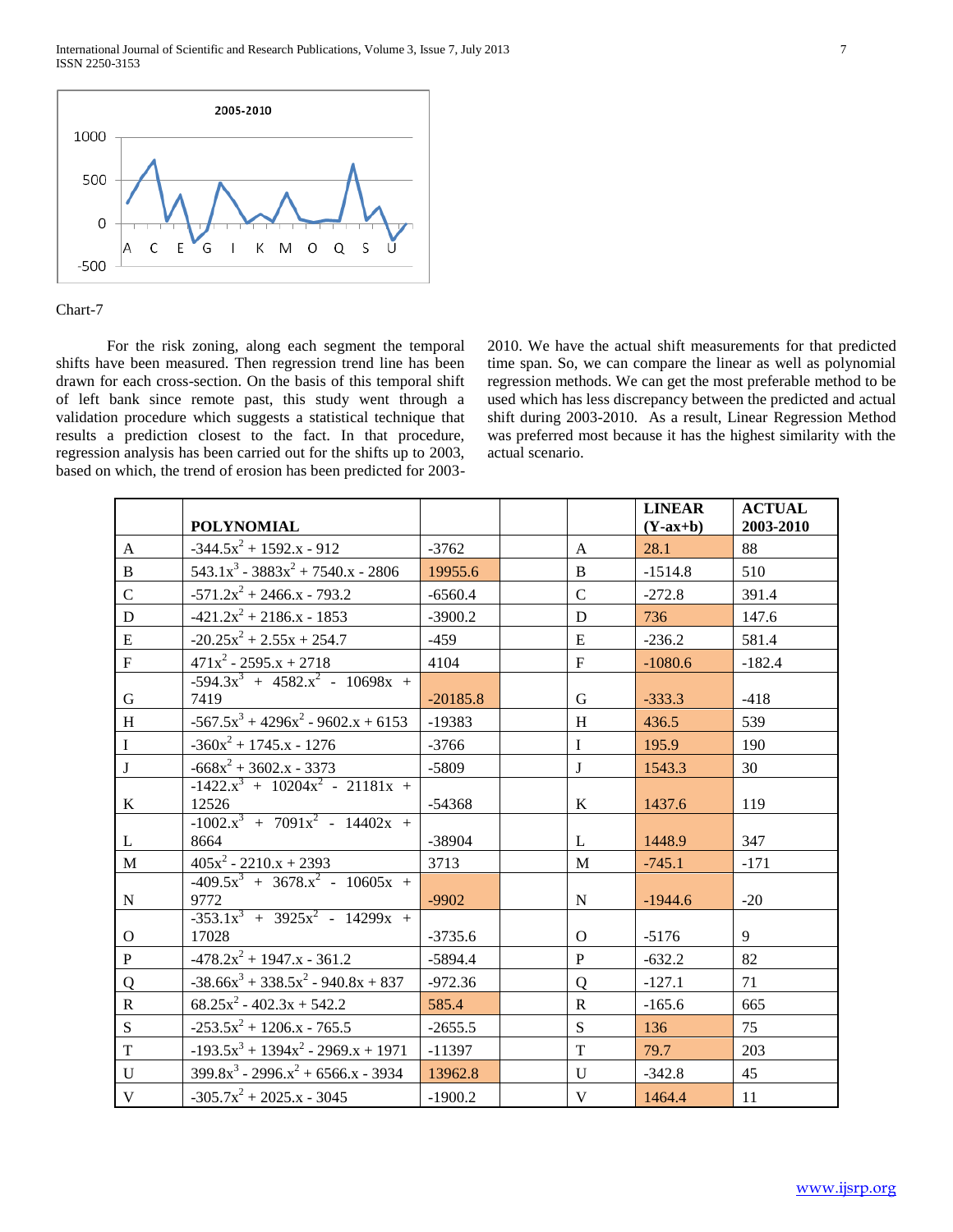With this method, trend identification has been made on the cross-sections for the next 10 years on the basis of measured shifts in past time spans.

| <b>CROSS-</b><br><b>SECTIONS</b> | <b>TRENDLINE EQUATION BY</b><br><b>LINEAR REGRESSION</b> | LEFT BANK SHIFT WHEN x IS<br><b>10 YEARS</b><br>(positive shows erosion, negative<br>shows deposition) |            |
|----------------------------------|----------------------------------------------------------|--------------------------------------------------------------------------------------------------------|------------|
| $\overline{A}$                   | $-365.5x+2205$                                           | $-1450$                                                                                                | Deposition |
| $\bf{B}$                         | $-76.28x + 680.2$                                        | $-82.6$                                                                                                | Deposition |
| $\mathsf{C}$                     | 49.07x+386.7                                             | 877.4                                                                                                  | Erosion    |
| D                                | $-158.4x+1151$                                           | $-433$                                                                                                 | Deposition |
| $\overline{E}$                   | $-216.8x+1393$                                           | $-775$                                                                                                 | Deposition |
| $\overline{F}$                   | $-309.5x+1428$                                           | $-1667$                                                                                                | Deposition |
| $\mathbf G$                      | $-343.1x+1855$                                           | $-1576$                                                                                                | Deposition |
| H                                | 117.6x-294                                               | 880                                                                                                    | Erosion    |
| $\mathbf I$                      | $-399x+2384$                                             | $-6374$                                                                                                | Deposition |
| $\mathbf{J}$                     | $-549.5x+3299$                                           | $-2196$                                                                                                | Deposition |
| $\bf K$                          | $-742.2x+4317$                                           | $-3105$                                                                                                | Deposition |
| $\overline{L}$                   | $-723x+4453$                                             | $-2777$                                                                                                | Deposition |
| $\overline{M}$                   | $-742.8x+4078$                                           | $-3350$                                                                                                | Deposition |
| $\overline{N}$                   | $-920.9x+5048$                                           | $-4161$                                                                                                | Deposition |
| $\mathbf O$                      | $-536x+3279$                                             | $-2081$                                                                                                | Deposition |
| $\overline{P}$                   | $-153.9x+1173$                                           | $-366$                                                                                                 | Deposition |
| Q                                | 47.39x-222.8                                             | 251.1                                                                                                  | Erosion    |
| $\mathbf R$                      | 63.67x-92.42                                             | 544.28                                                                                                 | Erosion    |
| ${\bf S}$                        | $-209.5x+1287$                                           | $-808$                                                                                                 | Deposition |
| $\overline{T}$                   | $5.571x+1001.5$                                          | 157.21                                                                                                 | Erosion    |
| $\mathbf U$                      | $-22.14x+97.14$                                          | $-124.26$                                                                                              | Deposition |
| $\overline{\mathbf{V}}$          | 108.4x-589.8                                             | 494.2                                                                                                  | Erosion    |

**Table: 1**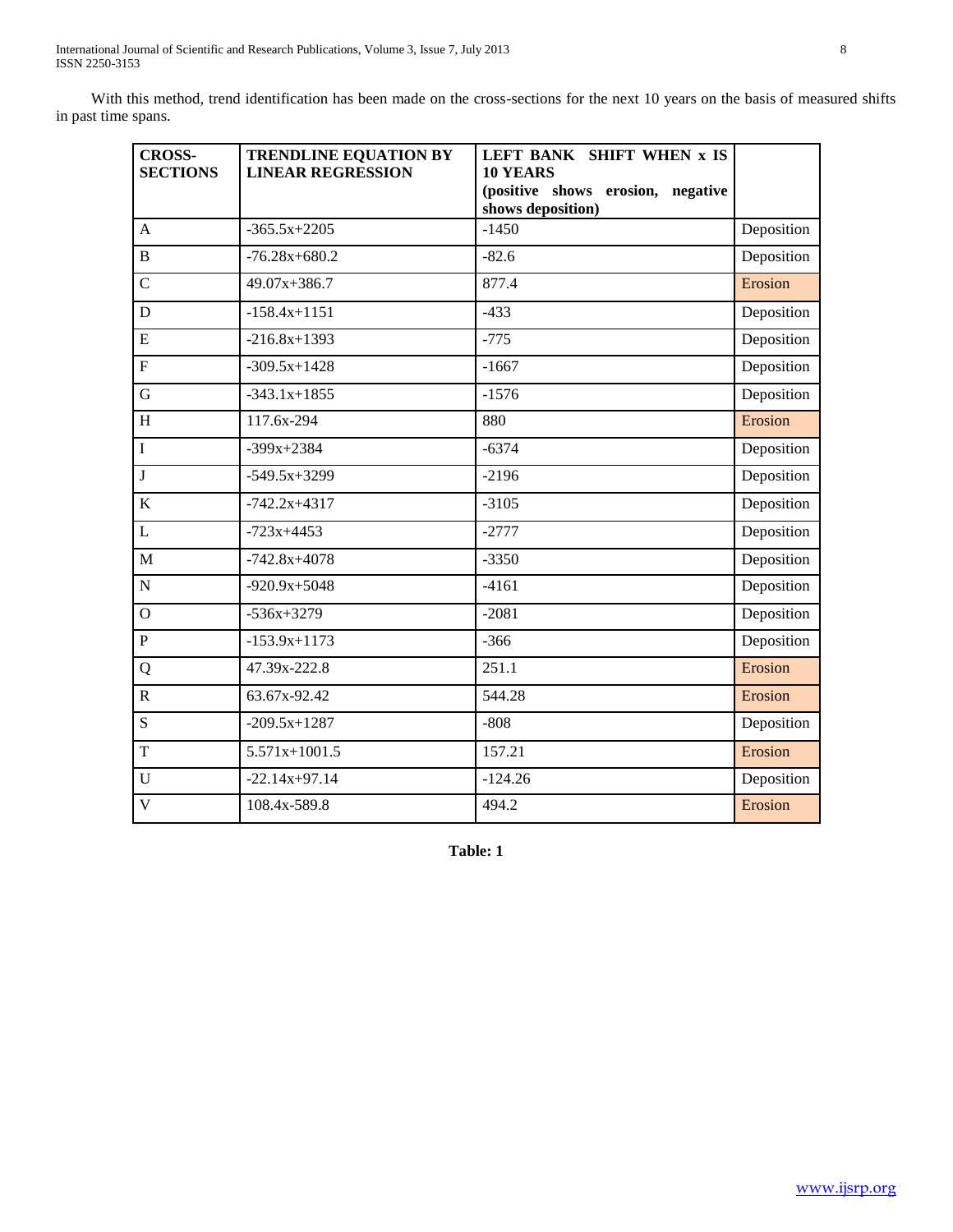



### VI. CONCLUSION

 To conclude on the study, it can be said that remote sensing and GIS technology with the aid of GPS can prove itself very important in utilization of land resources and mitigation purposes. Since the middle of  $20<sup>th</sup>$  century, thousands of people had been changed from land owners to refugees. Changes in their lifestyles are evidenced by the linear bamboo huts along the roads. Sometimes clashes occur between refugees and local people. Trend of the river course is now to shift westward again. Mid channel is going to be the main channel and a huge land is expected to be added to the mainland with the sedimentation in the left channel. This is the land which was once eroded relatively. The main discharge is expected to flow through the mid-channel, which will naturally hit the left bank south of Panchanandapur. After 1977, the river was shifting westward in this area leaving numerous spill channels. But, those areas again are becoming vulnerable to erosion. These areas should be kept in government authorities' attention to take preventive bank erosion measures like making spurs. The expected additional land including left channel should be bounded by permanent bank protection schemes, so that, further eastward devastating shift can be avoided in future. In this area, it is natural for the river to swing eastward and westward. But with the help of study of river oscillation from multi-dated satellite images, we can make a conceptual prediction on the river's future trend and thus vulnerable areas can be identified, so that, it can help the administration to make mitigation programs for natural hazards like river bank erosion.

### **REFERENCES**

- [1] Banerjee, S N and Chakroborty P (1983) Some observations on recent trends of shifting of the Ganga between Rajmahal and Ahiron. Journal of the Geological Society of India, 24: 318-321
- [2] Banerjee, M (1999) A report on the impact of Farakka Barrage on the human fabric, on behalf of South Asian Network on Dams, Rivers and People (SANDRP),
- [3] Gurnell A.M., Downward S.R. and Jones R. (1994) Channel planform change on the River Dee meanders, 1976–1992. Regulated Rivers: Research & Management, 9:187–20
- [4] Hickin E J (1983) River channel changes: retrospect and prospect. Special Publications of International Association of Sedimentologists, 6: 61–83
- [5] Keshkar, G et al. (1996) Report of experts committee for bank erosion problem of river Ganga-Padma in the districts of Malda and Murshidabad. Planning commission Govt. of India, 1-71
- [6] Kotoky P, Bezbaruah D, Baruah J and Sarma J N (2005) Nature of bank erosion along the Brahmaputra river channel, Assam, India. Current Science, 88(4): 634-640
- [7] Kummu Matti, Lu X X, Rasphone Akchousanh, Sarkkula Juha and Koponen Jorma (2008) Riverbank changes along the Mekong River: